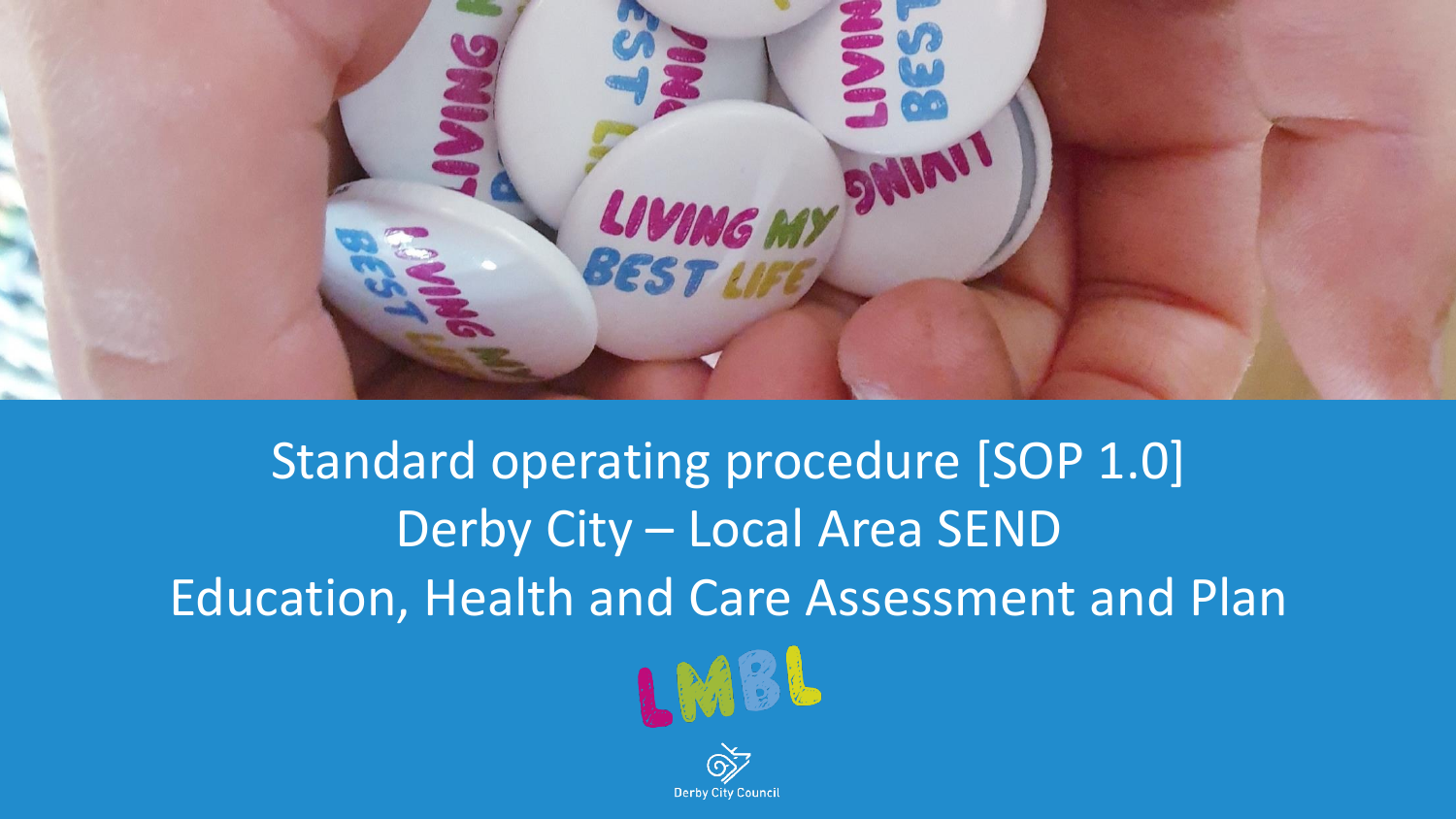# **Purpose**

Most children and young people with SEN or disabilities will have their needs met within local mainstream early years settings, schools or colleges. Some children and young people may need an Education, Health and Social Care (EHC) needs assessment for the local authority to decide whether it needs to make extra support available through an EHC plan.

The purpose of an EHC plan is to make sure the child or young<br>person gets the best possible outcomes for them across educa<sup>.</sup> person gets the best possible outcomes for them across education, health and social care and, as they get older, prepare them for adulthood.

The EHC assessment process can take up to 20 weeks, and in some cases longer. It is hoped that this document will support your understanding of what happens during an EHC needs assessment.

A version of this document has also been created for professionals involved in this process so that everyone knows what is expected from them and can support you to understand where you are in the process.

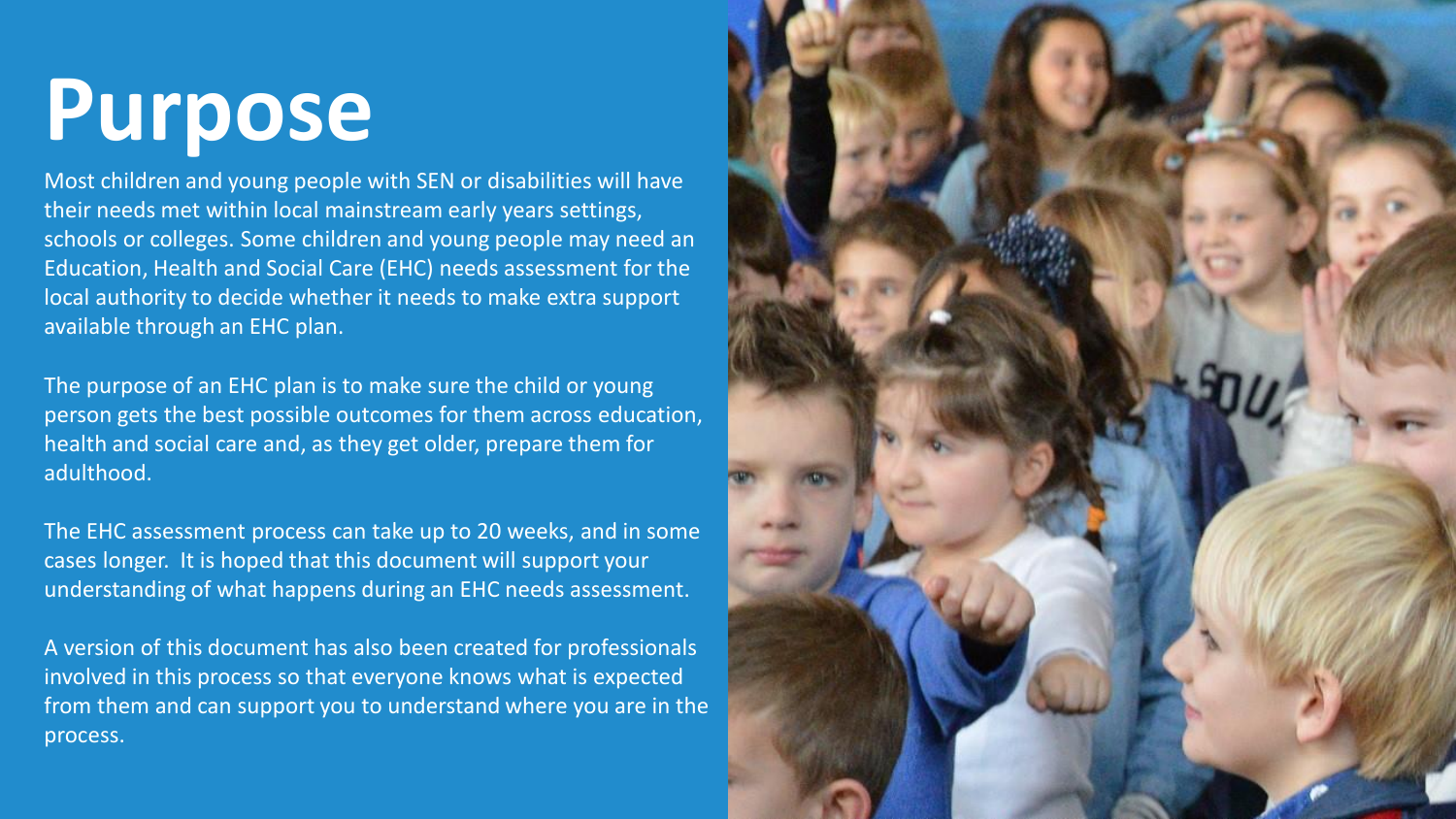## <span id="page-2-0"></span>The EHC Assessment journey

**Click on each box to open up more details about what happens at that stage of the process Use theicon to get back to this home page**

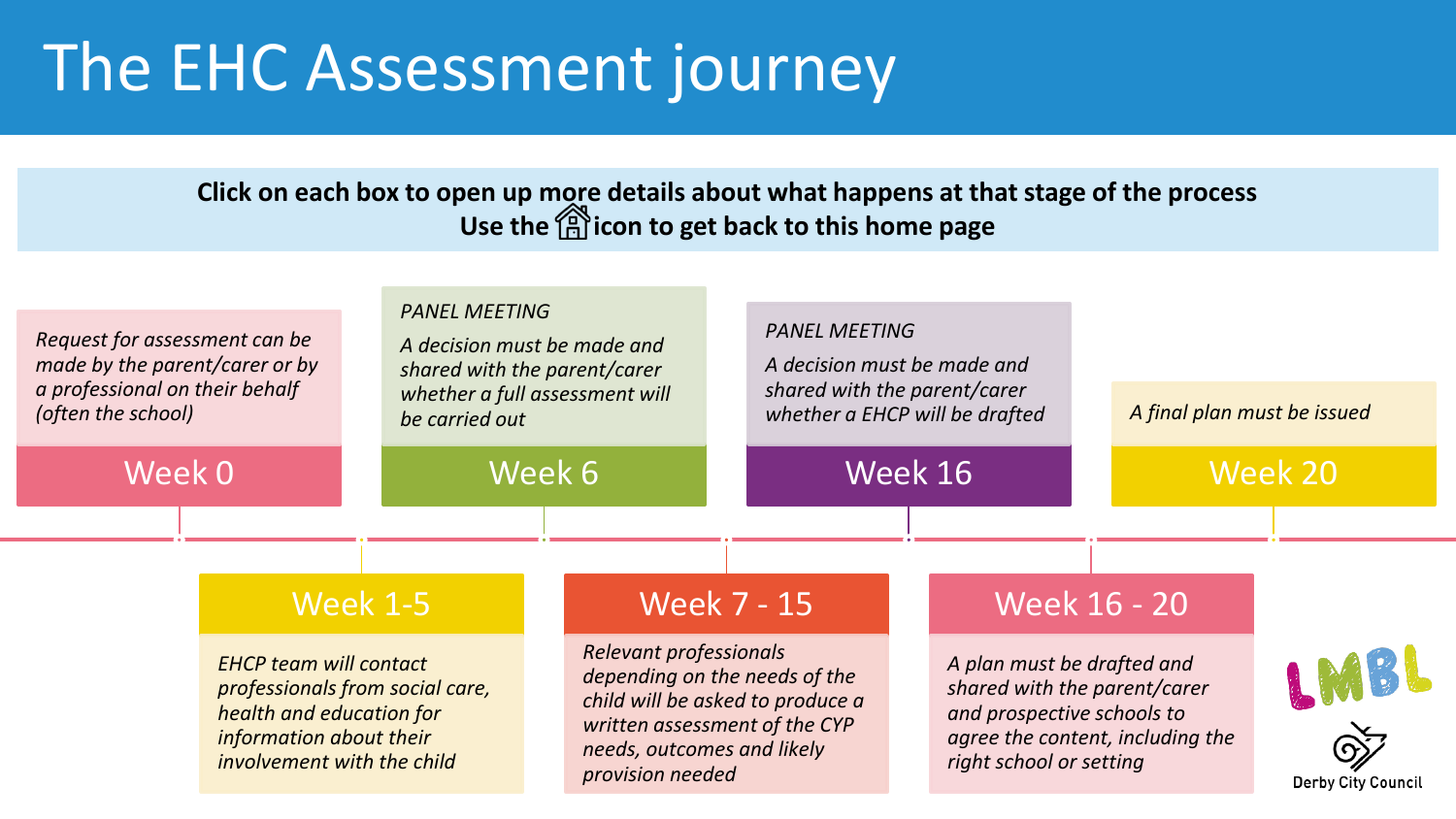## <span id="page-3-0"></span>1. Request for assessment



Requests for an education, health and care (EHC) assessment can be made either by you or on your behalf, by your school, or by another organisation of you give them your consent.

You can get help to submit a request from **[SENDIASS](https://derbysendiass.org.uk/)** 

The school will always be contacted as part of the request so we would suggest that you discuss any plan to request an assessment with them before you submit any paperwork yourself.

You don't have to complete one of our request forms, but it will help our decision making as it will ensure that we have all the information that we need. You can submit as much or as little information as you like with the request.

Requests can be sent to the team on:

- EHCP@derby.gov.uk
- SEND Admin Team, Derby City Council, Council House, Corporation Street, Derby DE1 2FS

When we receive a request for assessment from you or someone else on your behalf, an allocated EHCP officer will contact you to talk through the process and to understand your hopes for the process. That officer will be your point of contact for the process and will let you know how you can contact them.

### Week 0

How to request an assessment and what to expect when one is submitted

### Documents:

[EHC needs assessment request form for](https://www.derby.gov.uk/media/derbycitycouncil/contentassets/documents/sendlocaloffer/Parents-Request-for-EHC-Needs-Assessment(AMENDED).docx)  parents

Request for parental views when a school or [other professional has made the assessment](https://schoolsportal.derby.gov.uk/media/schoolsinformationportal/contentassets/documents/specialeducationalneeds/sendhandbook/family-views-form-for-ehcn-assessment.docx)  request

[Child's hopes and wishes form](https://schoolsportal.derby.gov.uk/media/schoolsinformationportal/contentassets/documents/specialeducationalneeds/sendhandbook/child-young-persons-views-for-ehc-needs-assessment.docx)



**Derby City Council**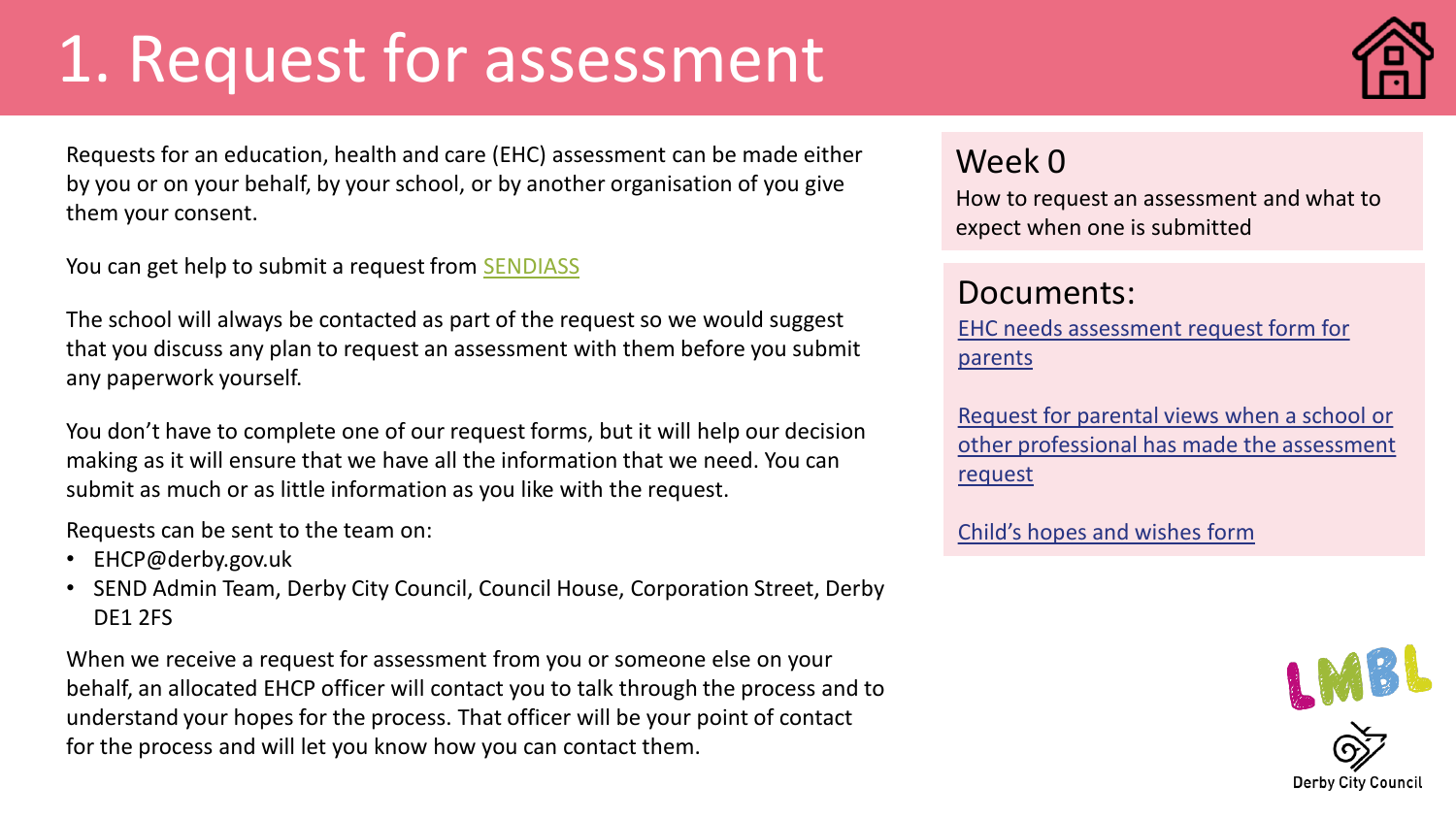## <span id="page-4-0"></span>2. Stage 1 Information gathering



The information provided as part of the assessment request will be reviewed and we will make then contact other professionals working with your child. We will do this through agreed single points of contact within health and social care. We will ask these services to share information about their current involvement with your child and any recent involvements within the past 12 months.

We will always contact (by secure email):

- Education Psychology
- Behaviour Support
- STePS Team
- Derbyshire Healthcare NHS Foundation Trust
- University of Derby and Burton NHS Trust
- Derbyshire Community Health Services Trust
- Social care and early help
- Current school SENCO Where the school made the initial request, contact will still be made to request any additional information
- Previous school SENCO Where the child or young person has transitioned within the past 6 months

These services are asked to respond to us within 15 days.

Week 1 - 5

Contacting professionals who know your child

Documents:

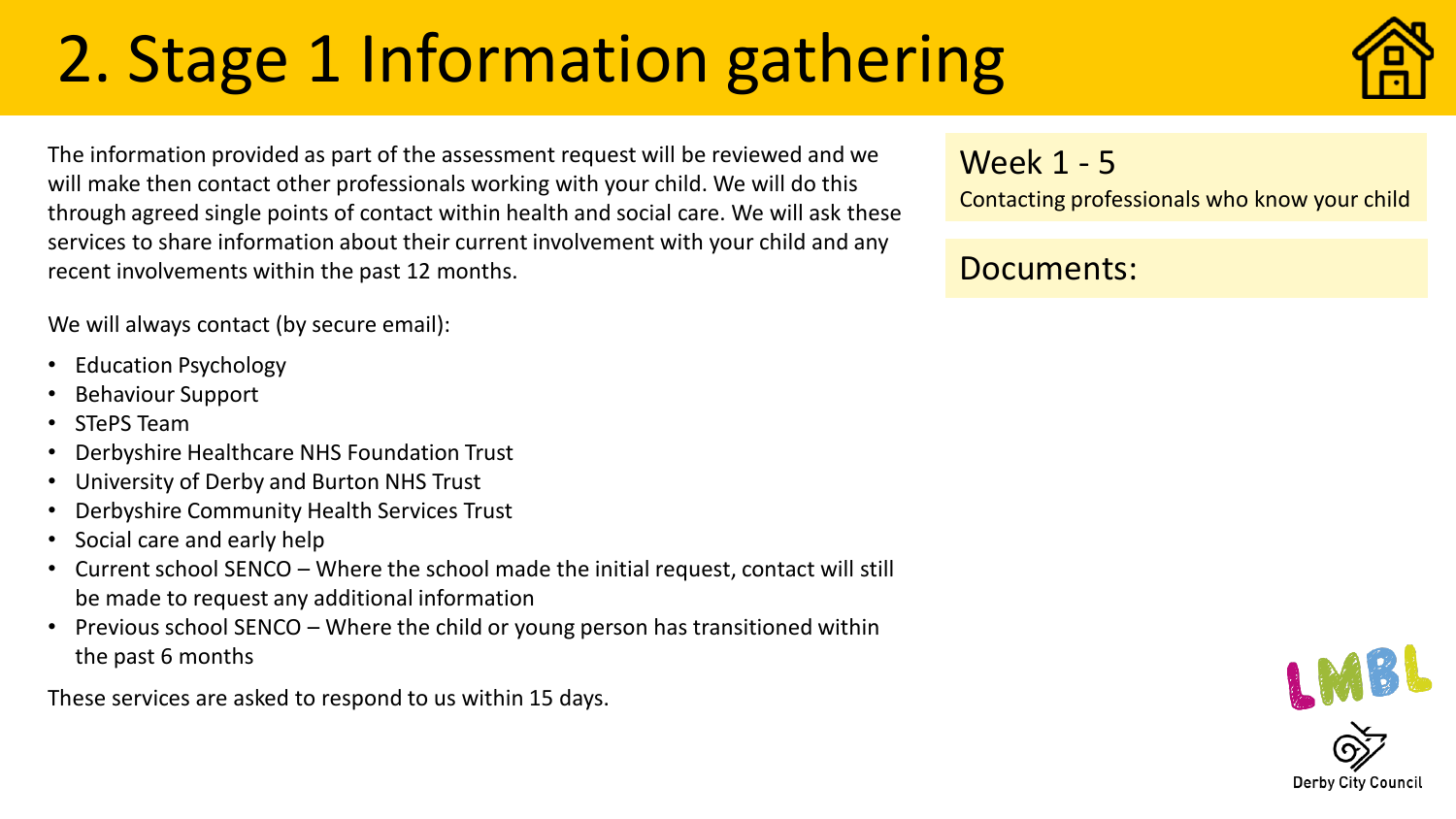## <span id="page-5-0"></span>3. Stage 1 decision whether a statutory assessment is required



Once we have received responses from all relevant services, your child's request will be considered by a multi-agency panel.

EHC Assessment panel meetings are held online every week. Panel members will have [access to all the documentation gathered so far as part of the request](#page-4-0) and stage 1 information gathering stage.

Where panel agrees to a statutory assessment it will clearly state on what grounds it meets the requirements, and in which areas of need it meets agreed local thresholds.

Where panel does not agree that an assessment is needed, a reason will be provided and advice for the education setting and/or parent will be given.

Your allocated EHCP Officer will call you within 48hrs of the decision to explain the reason for the decision and the next steps. If your child is over 16 we might also contact them.

Email confirmation will also be sent to the child's school/setting (via the SENCO) to confirm the decision.

This decision is appealable, and we will tell you how you to contact mediation services if you don't agree with the outcome

### By week 6

A decision must be made and shared with the parent/carer whether a full assessment will be carried out

Documents: [How our assessment panel works](https://www.derby.gov.uk/media/derbycitycouncil/contentassets/documents/sendlocaloffer/ehc-assessment-panel-tor.pdf)

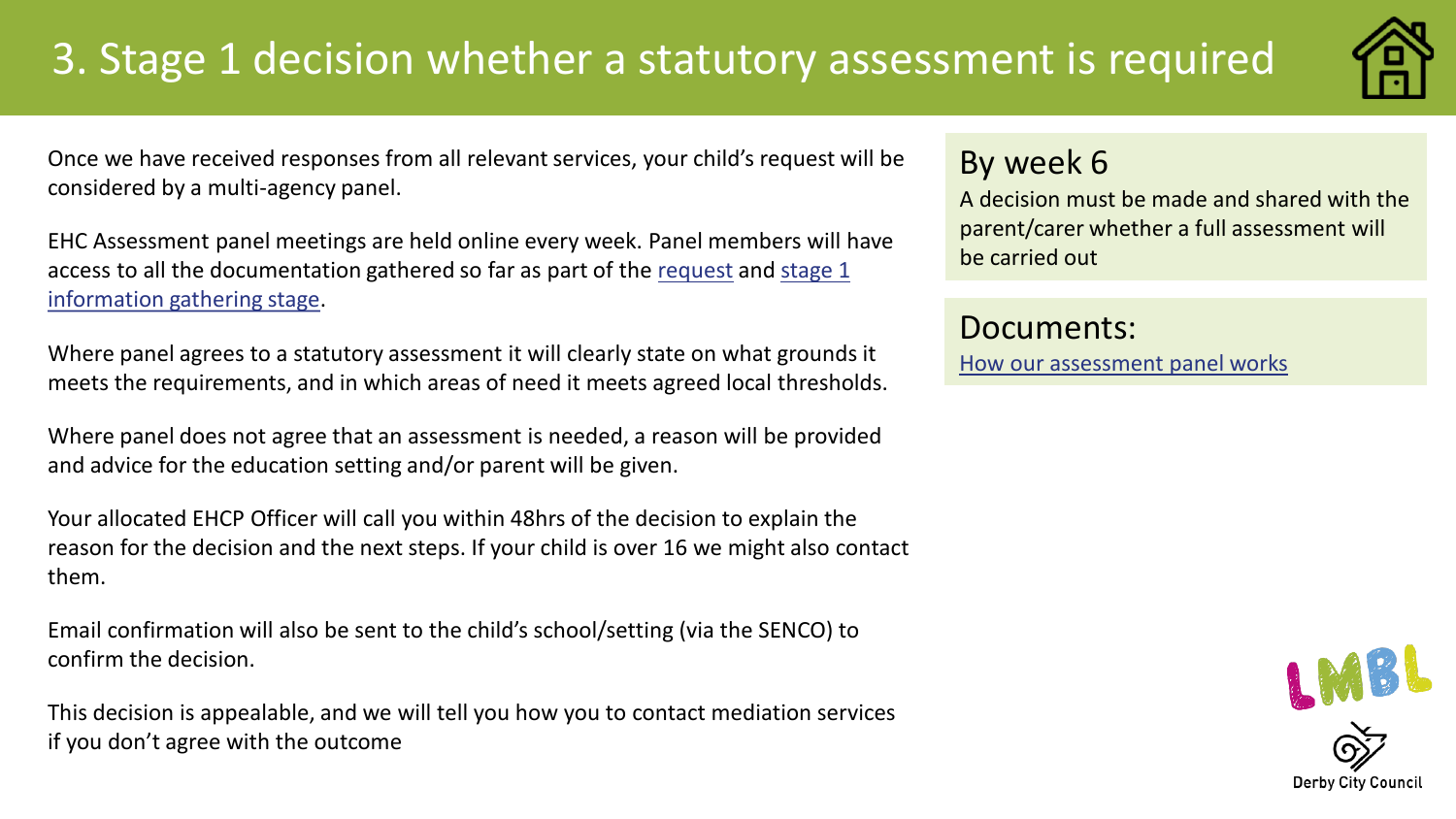## <span id="page-6-0"></span>4. Stage 2 information gathering



As part of the full assessment process, we will ask the services that already know your child, or any others identified in stage 1, for more information. This contribution won't always mean a full assessment but should include an updated summary of the needs of the child, what outcomes are appropriate for them to achieve in the next year and longer term, and what provision/support they will need.

We will always contact (by secure email):

- Education Psychology
- STePS Team
- Derbyshire Healthcare NHS Foundation Trust
- University of Derby and Burton NHS Trust
- Derbyshire Community Health Services Trust
- Social care and early help
- Current school SENCO

Services are asked to respond to us within 6 weeks. Some of these providers will need to contact you directly if they need your input or to do any direct work with your child.

Sometimes, assessments will have already happened as part of the graduated response, and we will use these if they have taken place within the past 18 months

### Week 7 - 15

Relevant professionals depending on the needs of the child will be asked to produce a written assessment of the CYP needs, outcomes and likely provision needed

### Documents:

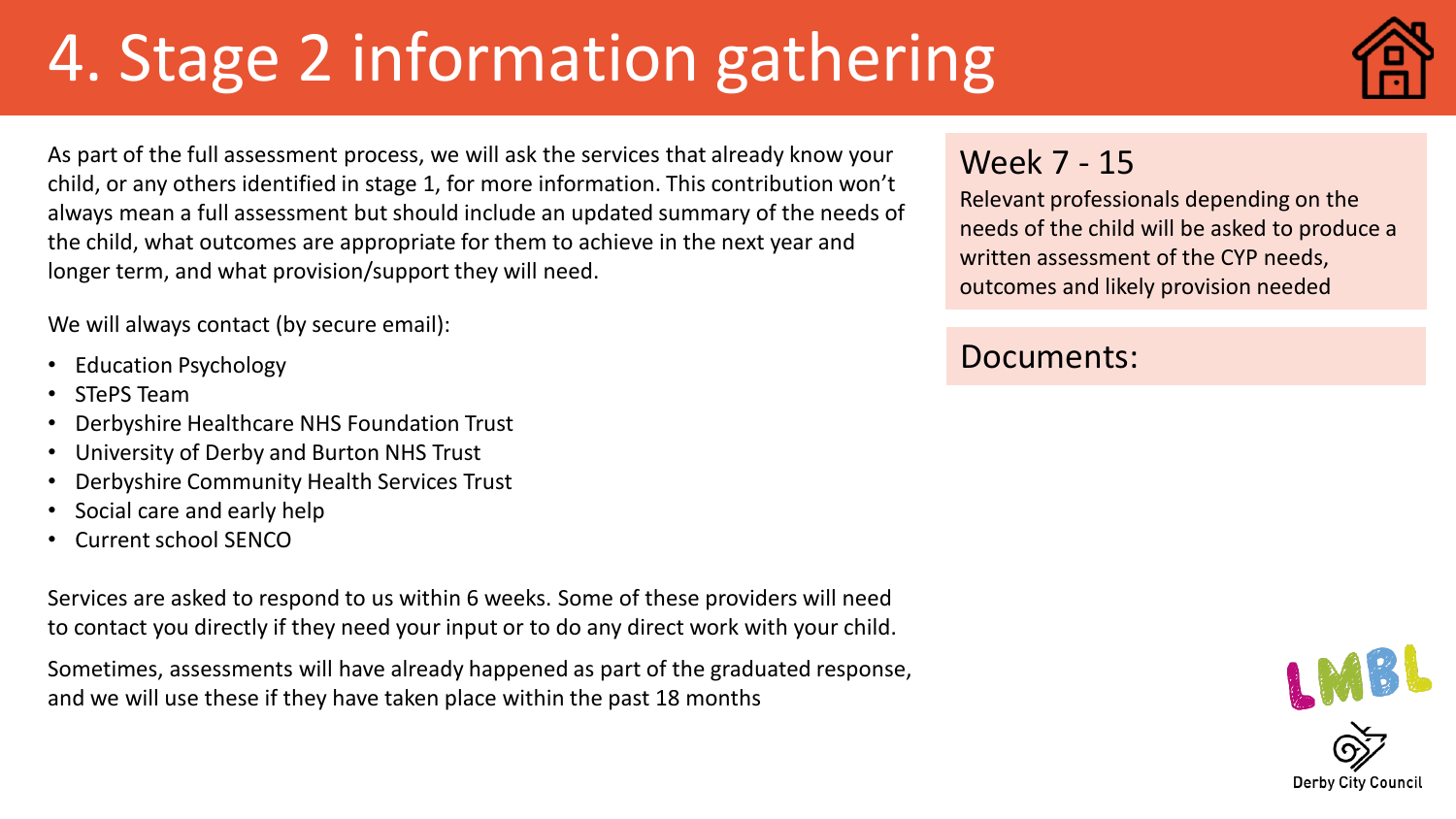## <span id="page-7-0"></span>5. Stage 2 decision whether an EHC plan is required



EHC Assessment panel meetings are held online every week. Panel members will have access to all the documentation gathered so far including:

- [The request](#page-3-0)
- [Stage 1 information](#page-4-0)
- [Stage 2 assessments](#page-6-0)

Where panel agrees that EHC plan is needed, it will clearly state on what grounds it meets the requirements and will set out recommendations to the plan writer on any gaps in information.

Where panel does not agree that an EHC plan is needed, reasons will be provided and advice for the education setting and/or parent will be given.

Your allocated EHCP Officer will call you within 48hrs of the decision to explain the reason and the next steps. If your child is over 16 we might also contact them.

Email confirmation will also be sent to the child's school/setting (via the SENCO) to confirm the decision.

This decision is appealable, and we will tell you how you to contact mediation services if you don't agree with the outcome.

### By week 16

A decision must be made and shared with the parent/carer whether a EHCP will be drafted

Documents:

[How our assessment panel works](https://www.derby.gov.uk/media/derbycitycouncil/contentassets/documents/sendlocaloffer/ehc-assessment-panel-tor.pdf)

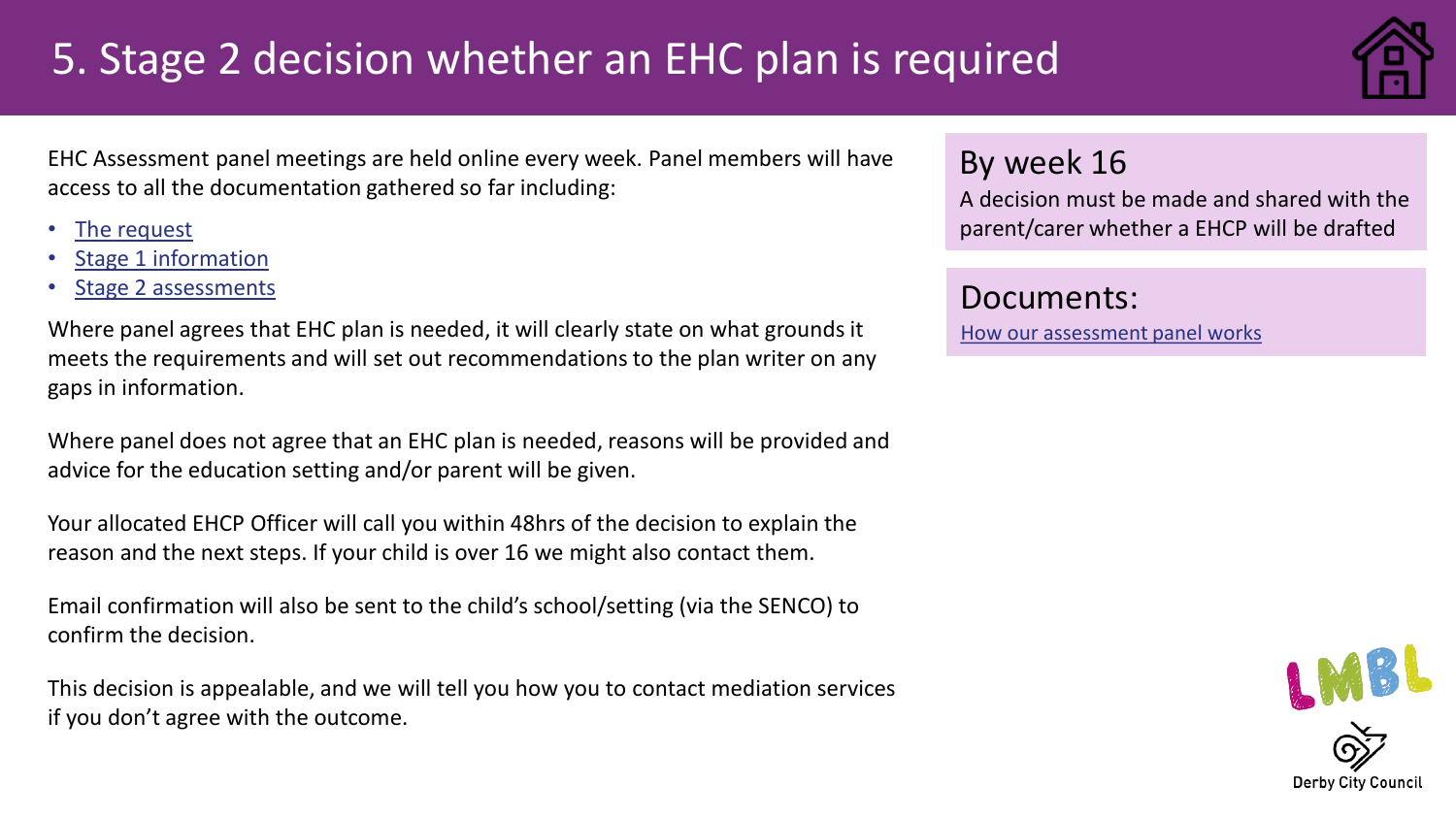## <span id="page-8-0"></span>6. The draft EHC plan

The EHC plan will be drafted as soon as possible after the decision that one is needed. The EHCP officer will review the information received through:

- [The request](#page-3-0)
- [Stage 1 information](#page-4-0)
- [Stage 2 assessments](#page-6-0)

When the draft plan is ready to be sent to you, the EHCP Officer will call you to discuss it. The part that names the school or setting that your child will attend (section I) will always be blank in the draft EHC plan.

The draft plan will be sent to you by post, and if requested by secure email. The EHC plan will be sent with a feedback form so you can tell us about any changes you might want to make. We will also send all the reports used to draft it (these are referred to as the appendices).

The EHCP Officer will be available to meet with you during the draft stage if you want to.

We will also talk to you at this point about [personal budgets](https://www.derby.gov.uk/education-and-learning/derbys-send-local-offer/ehc-assessments-plans/).

### Week 16 -20

A plan must be drafted and shared with the parent/carer and prospective schools to agree the content, including the right school or setting

### Documents:

Parent guide to the draft plan Plan template Feedback form

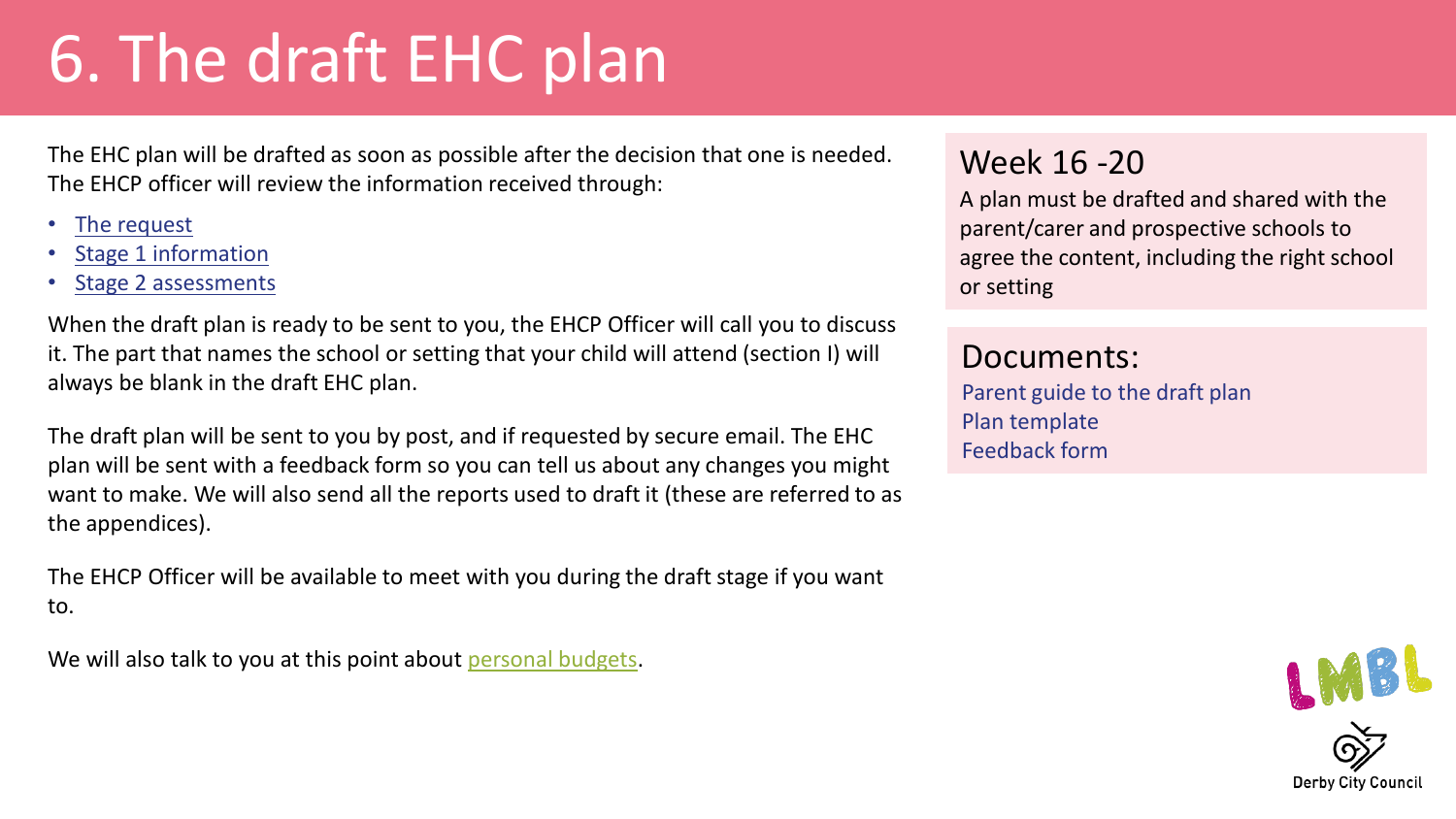## 6. Agreeing a placement



The draft EHC plan will be shared with appropriate settings. We will always consult with your preferred school/setting.

Where you have a preferred mainstream school/setting, we will consult with:

- Your preferred school or setting, and
- Your (local) catchment mainstream school (if different) or education provider

If your preference is for a specific school/setting, we will consult with:

- Your preferred special school/setting
- Your (local) catchment mainstream school (if different) or education provider
- An alternative special school appropriate to the area of need (where one exists)
- An appropriate enhanced resource provision

Each school/setting will be given 15 days to respond.

If you are asking for a specialist placement or, where the EHCP Officer is recommending a specialist placement, the final decision will be made at Resource Allocation Panel (RAP).

The decision from RAP will communicated with you and the school/setting, via a phone call within 48 hours of the panel decision being confirmed. We might also contact your child directly to discuss this if they are over 16 years old.

### Week 16 -20

A plan must be drafted and shared with the parent/carer and prospective schools to agree the content, including the right school or setting

### Documents:

Parent guide to the draft plan Plan template Feedback form

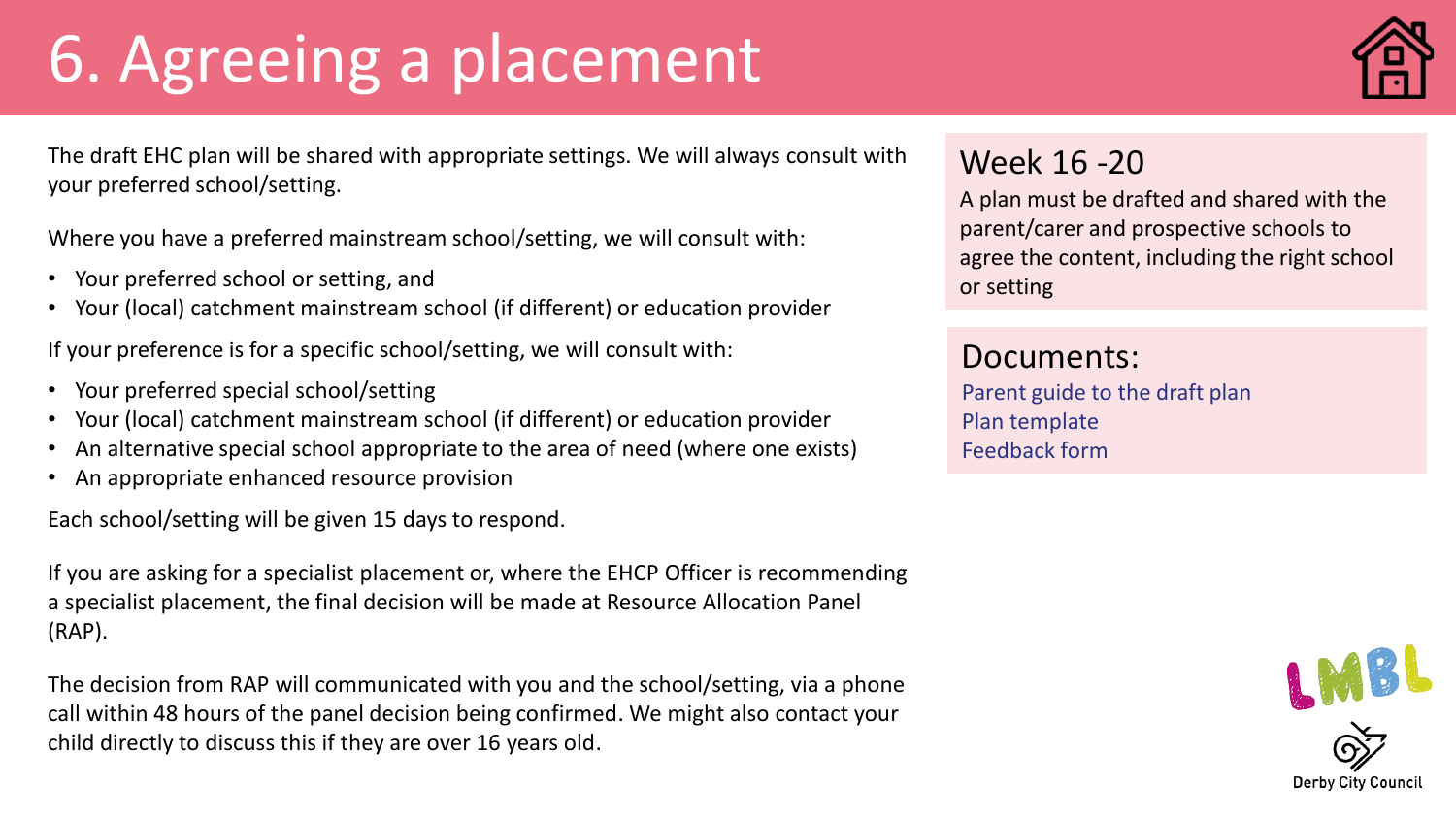## <span id="page-10-0"></span>7. The final plan

Once all changes to the plan have been agreed we will send a final version.

A final plan is issued by post in all cases to the parent and shared with:

- The current and/or prospective school setting
- Relevant health providers
- Relevant social care teams via the allocated worker or initial response (if applicable)

Health providers and social care teams will add an EHCP flag to their recording systems to ensure that everyone working with your child knows that they have a plan.

You should keep a copy of this plan as it will be reviewed each year or more often if needed.

By week 20 A final plan must be issued

### Documents: